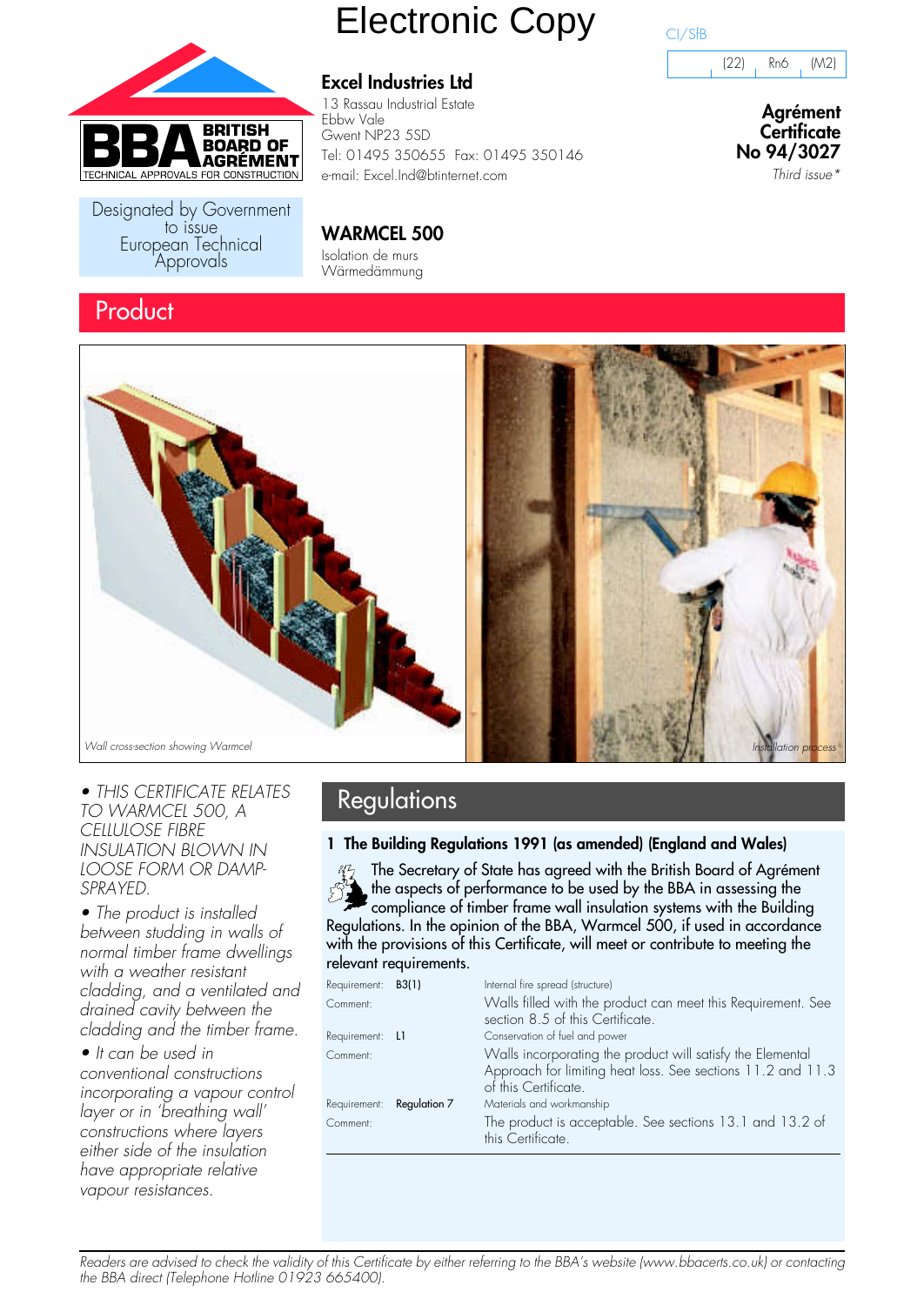#### **2 The Building Standards (Scotland) Regulations 1990 (as amended)**

In the opinion of the BBA, Warmcel 500, if used in accordance with the provisions of this Certificate, will satisfy or contribute to satisfying the various Regulations and Technical Standards as listed below.

| Regulation:<br>Standard: | 10<br>B2.1    | Fitness of materials<br>Selection and use of materials and components                                                                             |
|--------------------------|---------------|---------------------------------------------------------------------------------------------------------------------------------------------------|
| Comment:                 |               | The product is acceptable. See sections 13.1 and 13.2 of<br>this Certificate.                                                                     |
| Regulation:              | 12            | Structural fire precautions                                                                                                                       |
| Standard:                | D2.2          | Fire resistance                                                                                                                                   |
| Comment:                 |               | Walls filled with the product can meet this Standard. See<br>section 8.5 of this Certificate.                                                     |
| Regulation:              | 18            | Preparation of sites and resistance to moisture                                                                                                   |
| Standard:                | G4.1          | Interstitial condensation                                                                                                                         |
| Standard:                | G4.2          | Surface condensation                                                                                                                              |
| Comment:                 |               | The product will not promote condensation. See sections 12.3<br>and 12.4 of this Certificate.                                                     |
| Regulation:              | 22            | Conservation of fuel and power                                                                                                                    |
| Standard:                | $\lfloor 2.1$ | Standards for buildings in purpose group 1.                                                                                                       |
| Standard:                | J2.2          | Standards for buildings in purpose groups 2 to 7.                                                                                                 |
| Comment:                 |               | Walls incorporating the product will satisfy the Elemental<br>Approach for limiting heat loss. See sections 11.2 and 11.3<br>of this Certificate. |

#### **3 The Building Regulations (Northern Ireland) 1994 (as amended)**

 $\mathbb{Z}_2$  In the opinion of the BBA, Warmcel 500, if used in accordance with the provisions of this Certificate, will satisfy or contribute to satisfying the various Building Regulations as listed below.

| Regulation: | <b>B2</b>      | Fitness of materials and workmanship                                                                                                              |
|-------------|----------------|---------------------------------------------------------------------------------------------------------------------------------------------------|
| Comment:    |                | The product is acceptable. See sections 13.1 and 13.2 of<br>this Certificate.                                                                     |
| Regulation: | C7             | Condensation                                                                                                                                      |
| Comment:    |                | The product will not promote condensation. See sections 12.3<br>and 12.4 of this Certificate.                                                     |
| Regulation: | E6             | Internal fire spread - Structure                                                                                                                  |
| Comment:    |                | Walls filled with the product can meet this Regulation. See<br>section 8.5 of this Certificate.                                                   |
| Regulation: | F <sub>2</sub> | Conservation of fuel and power                                                                                                                    |
| Comment:    |                | Walls incorporating the product will satisfy the Elemental<br>Approach for limiting heat loss. See sections 11.2 and 11.3<br>of this Certificate. |
|             |                |                                                                                                                                                   |

#### **4 Construction (Design and Management) Regulations 1994**

Information in this Certificate may assist the client, planning supervisor, designer and contractors to address their obligations under these Regulations.

See section: 6 Delivery and site handling.

# Technical Specification

#### **5 Description**

5.1 Warmcel 500 cellulose fibre insulation is manufactured in accordance with BS 5803 : Part 3 : 1987(1994). It comprises recycled newsprint, gypsum, boric acid and other inorganic fire retardants. It has an installed density of between  $35 \ \mathrm{kgm^{-3}}$  and  $45 \ \mathrm{kgm^{-3}}$ .

5.2 The insulation is applied either by injection into the void after the internal lining has been applied or damp-spraying with a small amount of water before fixing the internal lining.

5.3 Lining boards specified for use with this system have not been assessed by the BBA and are not covered by this Certificate.

#### **6 Delivery and site handling**

6.1 The insulation is delivered to site in sealed plastic bags weighing approximately 12 kg. Each bag carries a label bearing the manufacturer's name, product name, type of material and the BBA identification mark incorporating the number of this Certificate.

6.2 Bags must be kept dry and unopened until ready for use.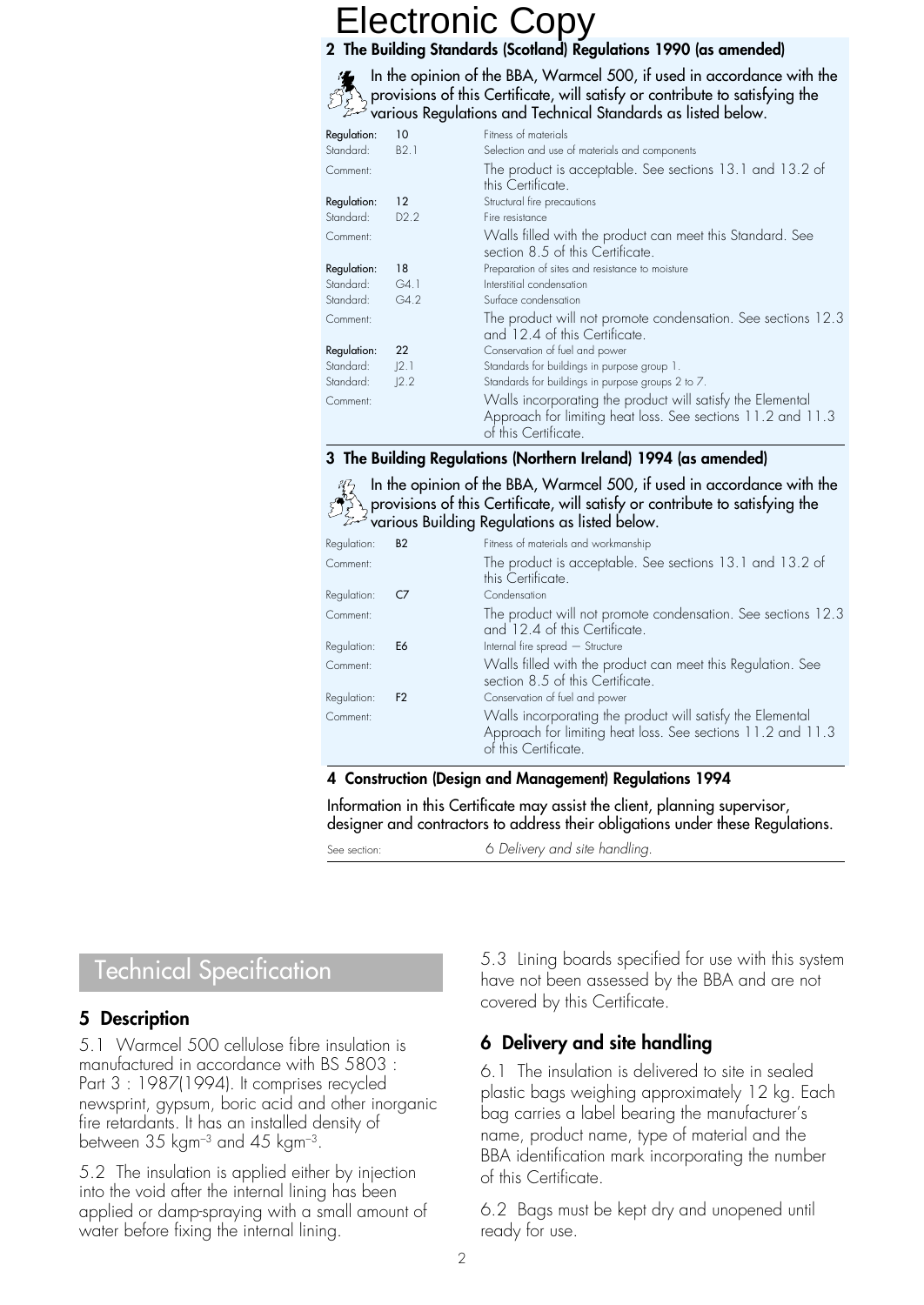# Design Data

### **7 General**

7.1 When installed, Warmcel 500 is effective in reducing the U value (thermal transmittance) of external walls of timber frame dwellings. It is essential that such walls are designed and constructed to incorporate the normal precautions against moisture ingress.

7.2 New buildings subject to the national Building Regulations should be designed in accordance with the relevant recommendations of BS 5268 : Part 2 : 1991 and Part 6 : Section 6.1 : 1988.

7.3 Where applicable, construction should be in accordance with the relevant clauses of NHBC Standards, Chapter 6.2 and Zurich Building Guarantees Technical Standards, chapter 2.

7.4 Where the construction incorporates a masonry outer leaf (masonry includes clay and calcium silicate bricks, concrete blocks, natural and reconstituted stone blocks) which should be in accordance with BS 5628 : Part 3 : 1985 or BS 5390 : 1976(1984), the designed cavity width should be 50 mm and at no point should the cavity widths be less than 35 mm<sup>(1)</sup>.

(1) A residual cavity nominally 50 mm wide will be required by the NHBC where normal standards of tolerance and workmanship are adopted.

7.5 Where the construction has an outer cladding of rendering, slates or tiles, timber or plastic weatherboarding, or other form of cladding, a 19 mm minimum cavity width must be maintained between the cladding and the timber frame sheathing. A vapour control layer on the warm side of the insulation is likely to be required in this type of construction.

7.6 It is essential that proper care and attention is given to maintaining the integrity/continuity of vapour control layers (see section 12 of this Certificate).

7.7 De-rating of any electrical cables in areas where the insulation restricts the flow of air should be considered.

#### **8 Behaviour in relation to fire**

8.1 The product contains inorganic fire retardants which inhibit flaming and smouldering combustion.

8.2 In the context of this Certificate the use of the product does not prejudice the fire resistance properties of the wall.

8.3 When properly installed, the insulation will be contained within the cavity sheathing and internal lining board until these layers are destroyed. Therefore the insulation will not contribute to the

development stages of a fire or present a smoke or toxic hazard.

8.4 Loadbearing timber stud partitions were tested for fire resistance in accordance with BS 476 : Part 21 : 1987 and achieved the ratings given in Table 1. The partitions comprised:

(a) 89 mm by 38 mm timber studs at 600 mm centres with noggings at a height of 2.4 m. The unexposed face was covered in 9.5 mm sheathing grade plywood. The core was filled with the insulation and covered with a 0.125 mm thick (500 gauge) polythene vapour control layer and 12.5 mm taper-edge plasterboard fixed over.

(b) Masonite studs 170 mm deep by 47 mm wide with 8 mm thick web of K40 Masonite. Each stud fixed at 600 mm centres between horizontally orientated Masonite studs at the head and an 8 mm thick K40 Masonite board at the bottom and additional horizontal Masonite stud as the sole plate. The exposed face was covered by two layers of 12.5 mm plasterboard. The core was filled with insulation and the unexposed face covered with 9.2 mm Panelvent.

#### Table 1 Fire resistance test results

| Wall<br>construction |  | Test panel<br>dimensions      | Loadbearing<br>capacity |          | integrity | insulation |
|----------------------|--|-------------------------------|-------------------------|----------|-----------|------------|
|                      |  | (mm)                          |                         | (mins)   | (mins)    | (mins)     |
| $\alpha$             |  | $3000 \times 3000 \times 111$ |                         | $39*$    | $39*$     | $39*$      |
| (b)                  |  | $2400 \times 3000 \times 205$ |                         | $\angle$ | $\angle$  |            |

\*Test terminated.

8.5 The constructions detailed in section 8.4 of this Certificate will meet the requirements for a minimum period of fire resistance of 30 minutes and 60 minutes respectively in accordance with:

#### England and Wales

Approved Document B, Table A2

#### **Scotland**

Technical Standard D2.2, Table 2

#### Northern Ireland

Technical Booklet E, Table 3.2.

#### **9 Proximity of flues and appliances**

When installing the product in close proximity to certain flue pipes and/or heat-producing appliances, the following provisions to the national Building Regulations are acceptable:

#### England and Wales

Approved Document J

#### Scotland

Technical Standards Part F Provision deemed to satisfy the standards

#### Northern Ireland

Technical Booklet L.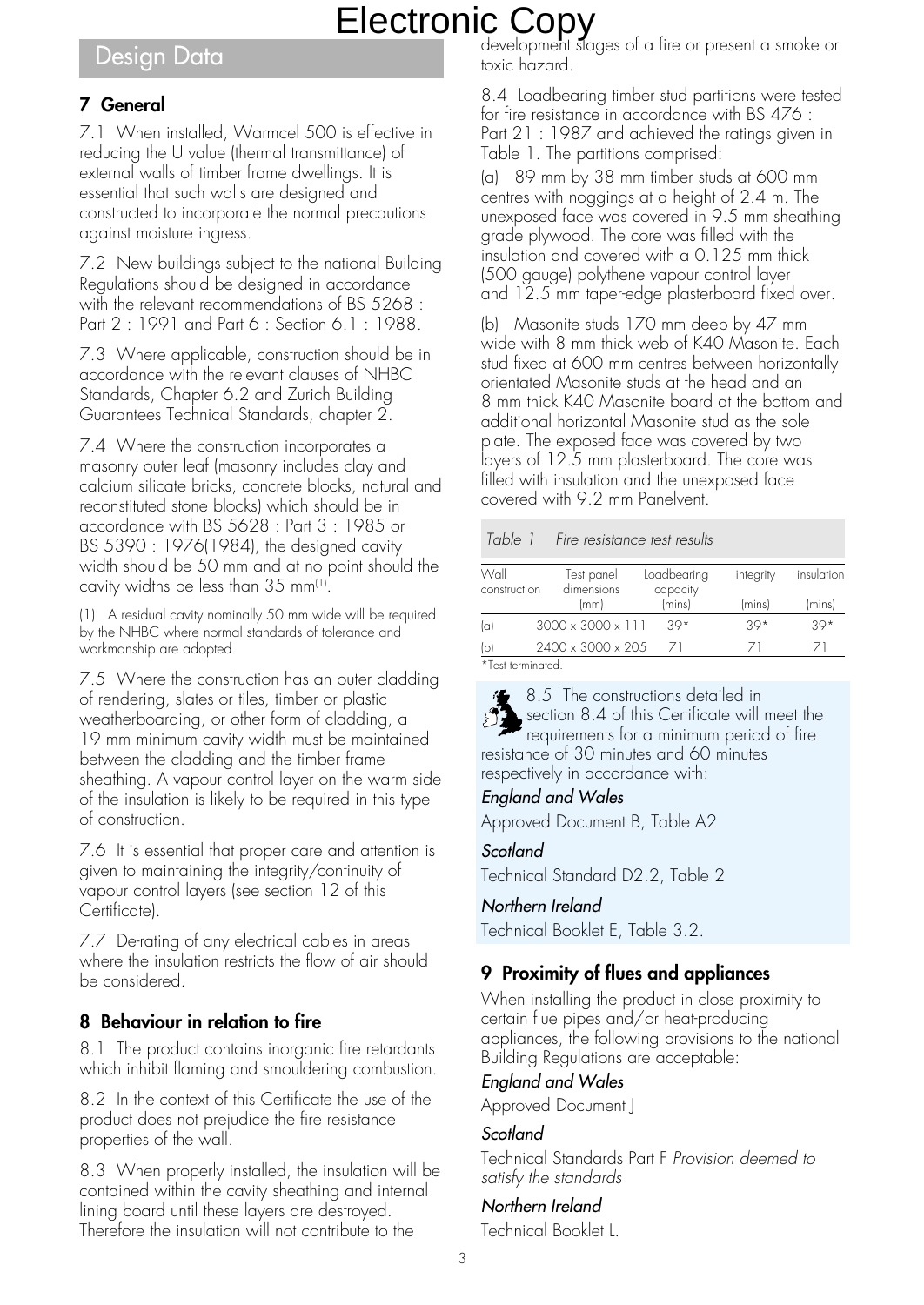### **10 Liquid water penetration**

10.1 Normal precautions should be taken during construction to ensure adequate resistance to moisture ingress. Walls built in accordance with this Certificate perform adequately in this respect.

10.2 The use of the product does not alter the normal requirements for a moisture resistant breather membrane in appropriate specifications and situations.

10.3 Ventilation and weep holes should be designed or protected to prevent the ingress of rain.

## **11 Thermal insulation**

11.1 For the purpose of U value calculations to determine if the requirements of the Building (or other statutory) Regulations are met, the thermal conductivity  $(\lambda \text{ value})$  of the insulation may be taken as 0.036 Wm–1K–1.



 $\bullet$  11.2 The requirement for limiting heat loss through the building fabric can be satisfied if the effect of thermal bridges is taken into

account and the U values of the building elements do not exceed the maximum values in the relevant Elemental Methods given in the national Building Regulations:

### England and Wales

Approved Document L

#### **Scotland**

Technical Standards, Part J

#### Northern Ireland

Technical Booklet F.

11.3 Guidance is also given in these documents on selecting the thickness of insulation required to enable a wall to achieve the desired U value. Alternative approaches are also described which allow for some flexibility in design of U values for individual constructional elements.

11.4 U values that may be achieved with typical timber frame construction comprising 102 mm brick outer leaf, 50 mm cavity (ventilated), and inner leafs as shown in Figures 2(b) and (c) are given in Table 2.

#### Table 2 Wall U values

| Studding depth    | U value $(Wm^{-2}K^{-1})$   |                    |
|-------------------|-----------------------------|--------------------|
| type<br>(mm)      | proportional<br>area method | combined<br>method |
| 150 Masonite stud | 0.22                        | 0.23               |
| 170 Masonite stud | 0.19                        | 0.20               |
| 89 solid timber   | 0.34                        | 0.35               |
| 140 solid timber  | 0.24                        | 0.25               |

11.5 The dynamic performance of a structure can be determined by the admittance procedure given in the CIBSE Guide A5 : 1986.

#### **12 Condensation and hygrothermal characteristics**

12.1 Installation must not be carried out until the moisture content of the timber frame is less than 20%.

12.2 It is essential that the continuity of vapour control layers is maintained at laps and joints at wall/ceiling and wall/floor level. Perforations, eg service outlets, etc, should be kept to a minimum and be well sealed and taped. The recommendations of BS 5250 : 1989(1994) should be followed to minimise the risk of condensation within the structure.

#### Standard timber panel

12.3 When incorporating a vapour control layer between the studding and the internal  $\begin{bmatrix} 1 & 0 & 0 \\ 0 & 1 & 0 \\ 0 & 0 & 1 \end{bmatrix}$  layer between the shown from shown from small in the shown from calculations that typical constructions will not suffer from harmful levels of condensation.

#### Breathing wall construction

12.4 It can be shown from calculations that it is feasible to design constructions that rely on the relative vapour resistances of the materials on either side of the insulation to prevent harmful levels of condensation within the structure. It is essential, however, that due provision is made for drainage of the cavity, for ventilation at high and low levels, and over openings. Equivalent minimum open areas of one open perpend per 1.5 m run of wall are recommended.

12.5 An assessment of the risk of interstitial condensation within the structures shown in Figure 1 (including two coats of Drywall Sealer) has been carried out using the methods described in BS 5250 : 1989(1995). An assessment was made of moisture formed within the structures under adverse conditions of temperature and humidity. The data obtained indicate that the constructions will not be adversely affected. Other constructions should be analysed in accordance with BS 5250 : 1989(1995) to determine the risk of interstitial condensation and hence its suitability.

12.6 As with other types of insulation applied within timber frames, there may be a risk of cold bridging from the floors or ceilings. It has been demonstrated that the use of coving at the wall ceiling joint will significantly reduce this problem. Furthermore, provided the U value, calculated along the heat loss path of the abutment, is no greater than 1.2 Wm<sup>-2</sup>K<sup>-1</sup>, the effects of cold bridging should be avoided. With most normal designs of timber frame housing the U value at details is unlikely to exceed 0.8 Wm–2K–1.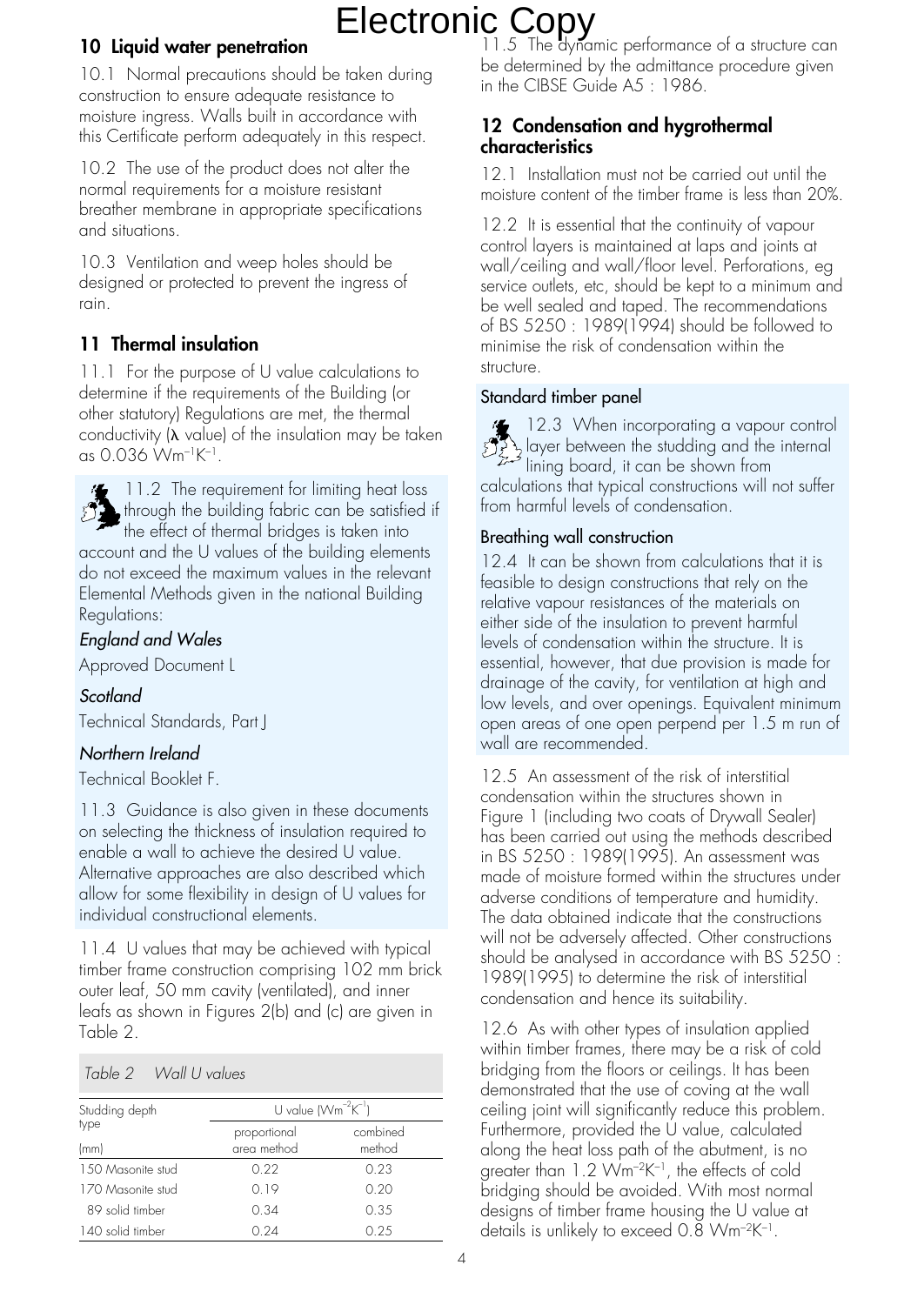

### **13 Durability**

13.1 The product contains an inorganic biocide to protect it from attack by micro-organisms and, provided it does not become accidentally wetted, may be expected to remain effective as an insulant for a period of the order of 60 years.

13.2 Should any settlement occur after initial installation, it will be minimal and is not expected to significantly affect the thermal performance of the wall in which it is installed. When spray-applied no settlement is expected.

# Installation

#### **14 General**

14.1 Installation of Warmcel 500 is carried out only by trained operatives, registered and approved by Excel Industries Ltd and in accordance with the relevant requirements of the Warmcel Installation Manual Timber Frame Walls and Sloping Ceilings.

14.2 The spray or injection scrim technique is preferred as disturbances to linings are minimised. For NHBC and Zurich Building Guarantees Technical Standards constructions, only techniques that do not damage the linings may be used.

### **15 Procedure**

#### Spray

15.1 Stud faces are checked for projections and all surfaces to be protected are masked.

15.2 The pre-wetted Warmcel 500 is sprayed from a distance of about 1 m to 1.5 m starting from the bottom, working up and building up to thickness in layers.

15.3 When completed, a rotary stud scrubber is run over the wall to remove surplus material and leave a flush finish. Surplus material can be recycled.

15.4 The lining may be applied within 24 hours except in abnormal drying conditions.

#### Injection

15.5 All stud/nogging locations are identified by drawings or stud locators and holes marked out either in the sheathing board or plasterboard lining to ensure all cavities are filled.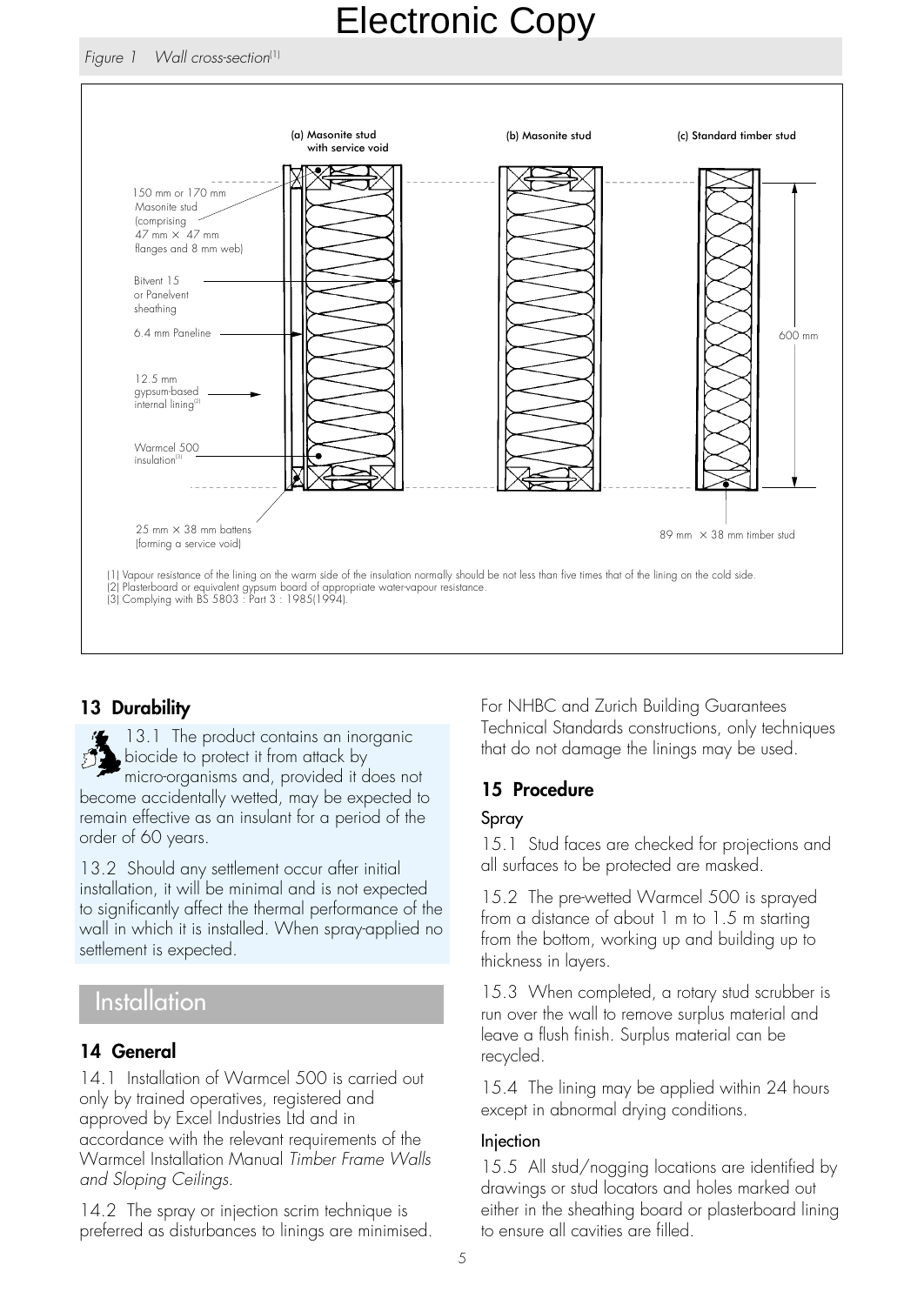15.6 A 25 mm hole cutter is used and the core retained for making the hole good, using silicone sealant or gypsum-based adhesive as appropriate. For a normal 2.4 m high wall with studs at 0.6 m centres three holes are required at 0.2 m, 1.2 m and 2.2 m from the floor.

15.7 The upper holes are temporarily blocked to prevent fibre escape, the nozzle inserted into the lower hole and insulation blown until the machine stalls.

15.8 When accessing cavities lined with a gypsum fibreboard, a single triangular piece is cut near the top of the cavity large enough to accept the 50 mm hose and cut at 45 degrees with a jigsaw to facilitate its reinstatement with a suitable gypsum-based adhesive. The hose is inserted into the cavity to within 200 mm of the bottom and filling proceeds until the fibre flow rate slows. The hose is withdrawn about 200 mm until the flow rate slows again; the process continues until the cavity is full.

15.9 Any damage to a breather or control layer must be made good.

#### $Injection - scrim$

15.10 Where the internal lining panel has yet to be fitted, a scrim sheet may be used to close the cavity and allow injection. The scrim is cut to length and stapled to the stud and intermediate noggings, ensuring the scrim is kept as tight as possible. The adjacent scrim layer should overlap the first by about 150 mm; taping is not necessary.

15.11 Injection proceeds as described in section 15.8.

15.12 To finish, the internal lining is fitted over the scrim.

#### Factory filling — panels

15.13 Panels can be filled and lined in the factory using the Excel AutoFill machine. This Certificate does not cover the use of these panels.

# Technical Investigations

The following is a summary of the technical investigations carried out on Warmcel 500.

#### **16 Tests**

Tests were carried out to determine thermal conductivity and to assess the product's characteristics.

### **17 Other investigations**

17.1 The manufacturing process was examined, including the methods adopted for quality control, and details were obtained of the quality and composition of the materials used.

17.2 A visit was made to a site in progress to establish the practicability of installation.

17.3 An examination was made of independent data relating to: conformity to BS 5803 : Part 3 : 1985(1994)  $\lambda$  value settlement under vibration settlement under high humidity condensation risk analysis hygrothermal testing (trial wall) fire resistance to BS 476 : Part 21 : 1987.

17.4 Independent reports on the behaviour and performance of breathing wall constructions were examined in respect of hygrothermal performance.

17.5 A theoretical analysis of the hygrothermal behaviour of various installations was carried out.

# Additional Information

The management systems of Excel Industries Ltd have been assessed and registered as meeting the requirements of BS EN ISO 9003 : 1994 by BSI Quality Assurance (Certificate No FM 372).

# Bibliography

BS 476 Fire tests on building materials and structures

Part 21 : 1987 Methods for determination of the fire resistance of loadbearing elements of construction

BS 1142 : 1989 Specification for fibre building boards

BS 5250 : 1989(1994) Code of practice for control of condensation in buildings

BS 5268 Structural use of timber

Part 2 : 1991 Code of practice for permissible stress design, materials and workmanship Part 3 : 1985 Code of practice for trussed rafter roofs

Part 6 Code of practice for timber frame walls Section 6.1 : 1988 Dwellings not exceeding three storeys

BS 5390 : 1976(1984) Code of practice for stone masonry

BS 5803 Thermal insulation for use in pitched roof spaces in dwellings

Part 3 : 1985(1994) Specification for cellulose fibre thermal insulation for application by blowing

BS EN ISO 9003 : 1994 Quality systems. Model for quality assurance in final inspection and test

CIBSE Guide A5 : 1986 Thermal response of buildings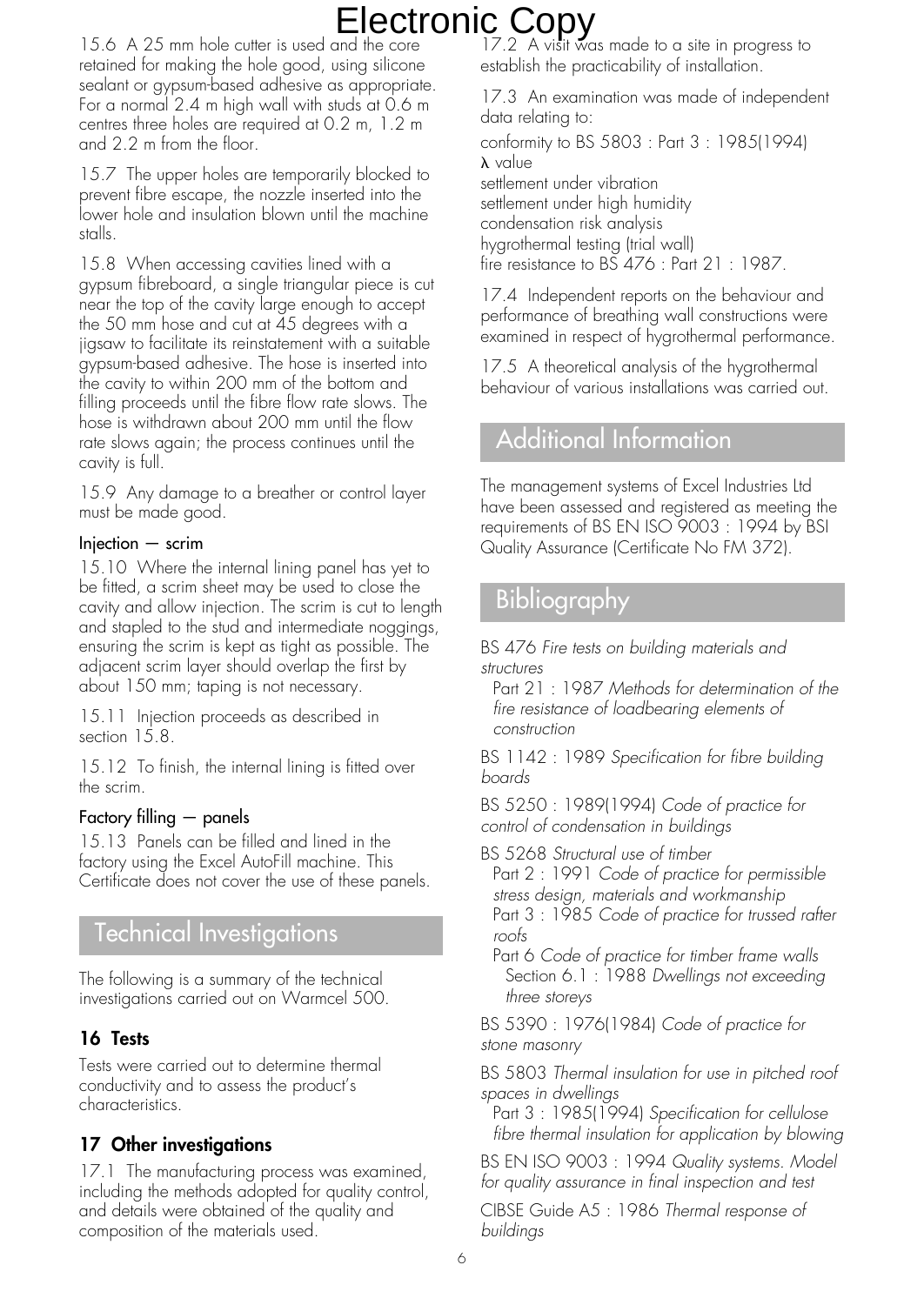# Conditions of Certification

### **18 Conditions**

18.1 This Certificate:

(a) relates only to the product that is described, installed, used and maintained as set out in this Certificate;

(b) is granted only to the company, firm or person identified on the front cover  $-$  no other company, firm or person may hold or claim any entitlement to this Certificate;

(c) has to be read, considered and used as a whole document — it may be misleading and will be incomplete to be selective;

(d) is copyright of the BBA.

18.2 References in this Certificate to any Act of Parliament, Regulation made thereunder, Directive or Regulation of the European Union, Statutory Instrument, Code of Practice, British Standard, manufacturers' instructions or similar publication, shall be construed as references to such publication in the form in which it was current at the date of this Certificate.

18.3 This Certificate will remain valid for an unlimited period provided that the product and the manufacture and/or fabricating process(es) thereof:

(a) are maintained at or above the levels which have been assessed and found to be satisfactory by the BBA;

(b) continue to be checked by the BBA or its agents; and

(c) are reviewed by the BBA as and when it considers appropriate.

18.4 In granting this Certificate, the BBA makes no representation as to:

(a) the presence or absence of any patent or similar rights subsisting in the product or any other product;

(b) the right of the Certificate holder to market, supply, install or maintain the product; and

(c) the nature of individual installations of the product, including methods and workmanship.

18.5 Any recommendations relating to the use or installation of this product which are contained or referred to in this Certificate are the minimum standards required to be met when the product is used. They do not purport in any way to restate the requirements of the Health & Safety at Work etc Act 1974, or of any other statutory, common law or other duty which may exist at the date of this Certificate or in the future; nor is conformity with such recommendations to be taken as satisfying the requirements of the 1974 Act or of any present or future statutory, common law or other duty of care. In granting this Certificate, the BBA does not accept responsibility to any person or body for any loss or damage, including personal injury, arising as a direct or indirect result of the installation and use of this product.



In the opinion of the British Board of Agrément, Warmcel 500 is fit for its intended use provided it is installed, used and maintained as set out in this Certificate. Certificate No 94/3027 is accordingly awarded to Excel Industries Ltd.

On behalf of the British Board of Agrément

Me rec  $7$  PC

Date of Third issue: 3rd September 1999 Chief Executive

<sup>\*</sup>Original Certificate issued 6th June 1994. This amended version includes references to updated Building Regulations and associated text, reference to CDM Regulations, a revised thermal conductivity value and reference to Masonite stud constructions, additional fire data, and new Conditions of Certification.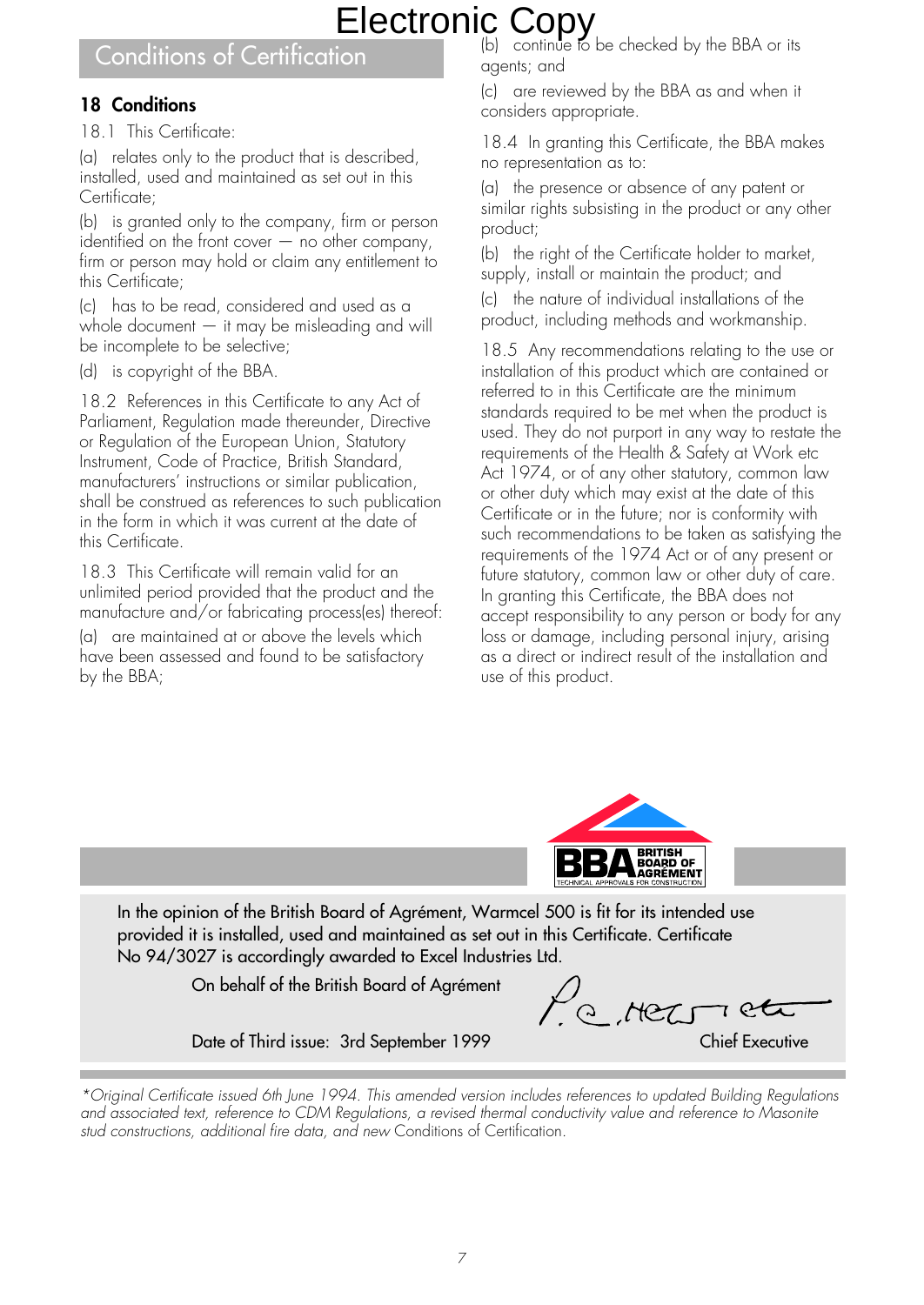### British Board of Agrément

P O Box No 195, Bucknalls Lane Garston, Watford, Herts WD25 9BA Fax: 01923 665301

#### ©1999





For technical or additional information, contact the Certificate holder (see front page). For information about the Agrément Certificate, including validity and scope, tel: Hotline 01923 665400, or check the BBA website.